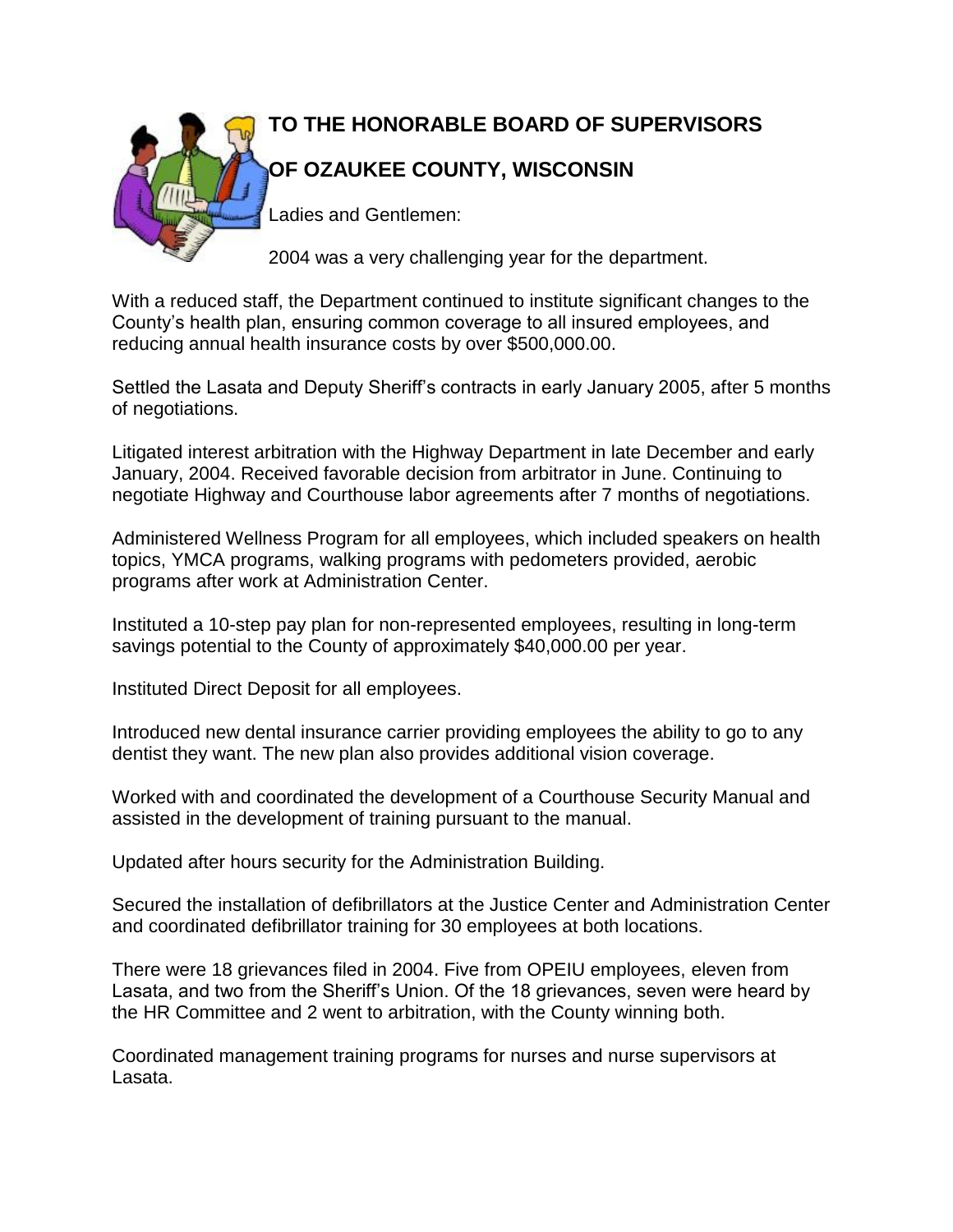Coordinated series of management training sessions for department heads on FMLA, HIPAA, and employee discipline.

Developed Early Retirement Policy for non-represented employees as well as offered in negotiations. As of the end of February 2005, three employees have taken advantage of this benefit.

Reorganized focused County Risk Management Policies.

Created ad hoc committee of vendors and employees to plan for 2006 health insurance issues. First meeting in January 2005.

Coordinated Ozaukee County Employee Day at Ozaukee County Fair in August and employee Christmas party.

Continued to manage the County's health and benefit programs, keeping abreast of significant changes in law and modify plans as a result.

## **2005 objectives will include:**

- Update Safety Programs at all sites and institute Safety Awareness Campaign.
- Development of additional management training programs for non-represented supervisors and employees.
- Improve employee communications.
- Focused strategy to meet rising health insurance and prescription drug costs.

| PERSONNEL TRANSACTIONS: |      |      |      |
|-------------------------|------|------|------|
|                         | 2002 | 2003 | 2004 |
| <b>New Hires</b>        |      |      |      |
| Lasata                  | 81   | 79   | 77   |
| All Others              | 78   | 111  | 130  |
| Terminations            |      |      |      |
| Lasata                  | 78   | 74   | 91   |
| All Others              | 83   | 125  | 122  |
|                         |      |      |      |
| <b>Total Terms</b>      | 161  | 199  | 213  |

Respectfully submitted,

John R. Kuhnmuench, Jr. Human Resources Director